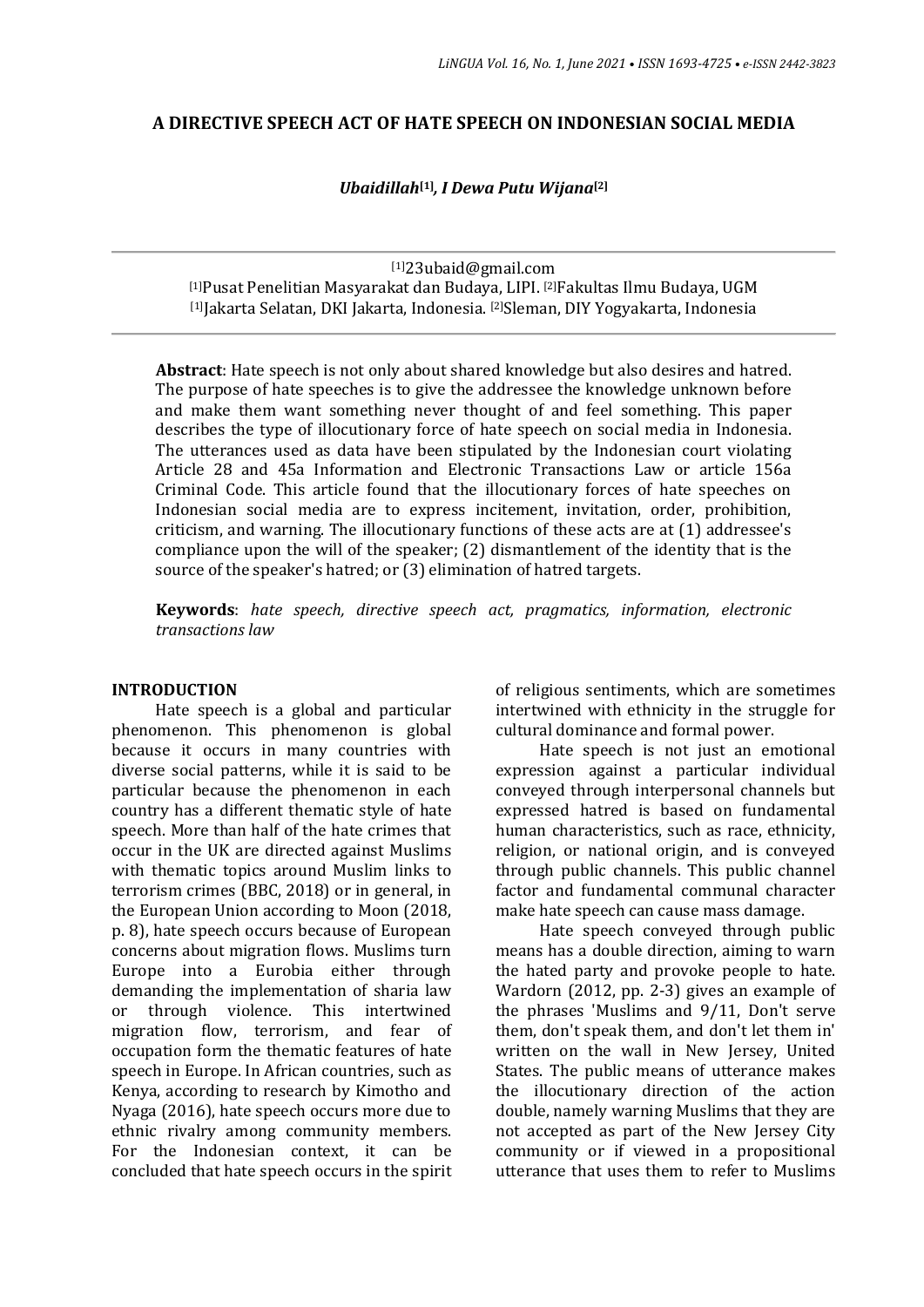and the imperative word 'don't' shows that the illocutionary power of speech This is to prohibit the interlocutor from being accepting of Muslims. The speech on the New Jersey City wall is seen from the direction of Muslims as speech partners and people who are prohibited from accepting Muslims; the speaker has taken particular actions in his speech. In the terms introduced by Austin (1968), the above utterance is a performative utterance in which the speaker performs an action in using language and is not producing specific meanings that can be evaluated as true or false.

Therefore, according to Langton (2012, p. 80), speech act analysis can be an alternative way of researching hate speech. This article focuses on directive speech acts of hate speech on social media in Indonesia because directive actions make people attacked by their essential human character and incited by hatred.

# **Previous Studies**

The results of the questionnaire conducted by Kimotho and Nyaga (2016) also explained that 90.7% of students believed that hate speech on social media influenced their assessment of the ethnic picture targeted by ethnic hate speech in Kenya. As many as 50.2% of student respondents also said that reading hate speech directed at their ethnicity made them feel bad or inferior. Thus, apart from being intended to incite the hatred of others, hate speech leads the targeted party to take specific actions based on the proposition of the speech, for example, acts of feeling inferior as in Kimotho and Nyaga's (ibid.) research. This action can be the speaker's intention in producing his utterance, or in other words, the speaker performs the act of ordering with his utterance.

The use of this illocutionary speech act theory is at least helpful to reveal the phenomenon of hate speech from the speaker's perspective. The initial condition that should be sociological in seeing the success of an utterance being an illocutionary act and producing a perlocutionary effect, in this article is seen as a psychological aspect; aspects that describe the world in the perspective of hate speech speakers. This perspective is the same as the research on the illocutionary utterances of Islamophobia in electronic newspapers in the United Kingdom conducted by Lestari (2016). Meanwhile, Ubaidillah (2019a) uses the victim's perspective in researching the discourse behind Papuans responding to racial hate speech against them. Papuans perform a '*resignification*' of the word 'monkey' directed to them to fight against the racist perpetrators. Aspects of conventionality in illocutionary acts provide room for deliberation for Papuans to avoid the speaker's intention of wanting them to feel inferior.

# **METHOD**

This paper uses a pragmatic approach to investigate hate speech on social media in Indonesia. This paper will describe hate speech on social media based on the type of directive illocutionary based on its function and the factors that influence the type of directive speech act of hate speech on social media in Indonesia based on a pragmatic approach. The utterances that become the data in this article have the following criteria.

- Spoken and written utterances are in Indonesian because, as the national and official language, it is mastered both passively and actively by all Indonesians, thus enabling interpreting speech by the speech partners.
- Speeches are spoken on social media (Facebook, Twitter, Instagram, Path, WhatsApp, BBM, Line, Youtube, and others).
- The Indonesian court has stipulated the statement as violating articles 28 and 45a of Law no. 19 of 2016 concerning Information and Electronic Transactions (UU ITE) or article 156a of the Criminal Code. Both of these criminal rules regulate criminal acts based on public statements. The second thing is that the limits on statements of hostility, hatred, and insults in Article 28 45a of the ITE Law include individuals or groups based on ethnicity, religion, race, and intergroup (SARA). At the same time, Article 156a of the Criminal Code is specific to certain religious entities. Although there are differences in legal subjects between the two articles: the ITE Law presupposes that the legal subject is individual or group human beings, while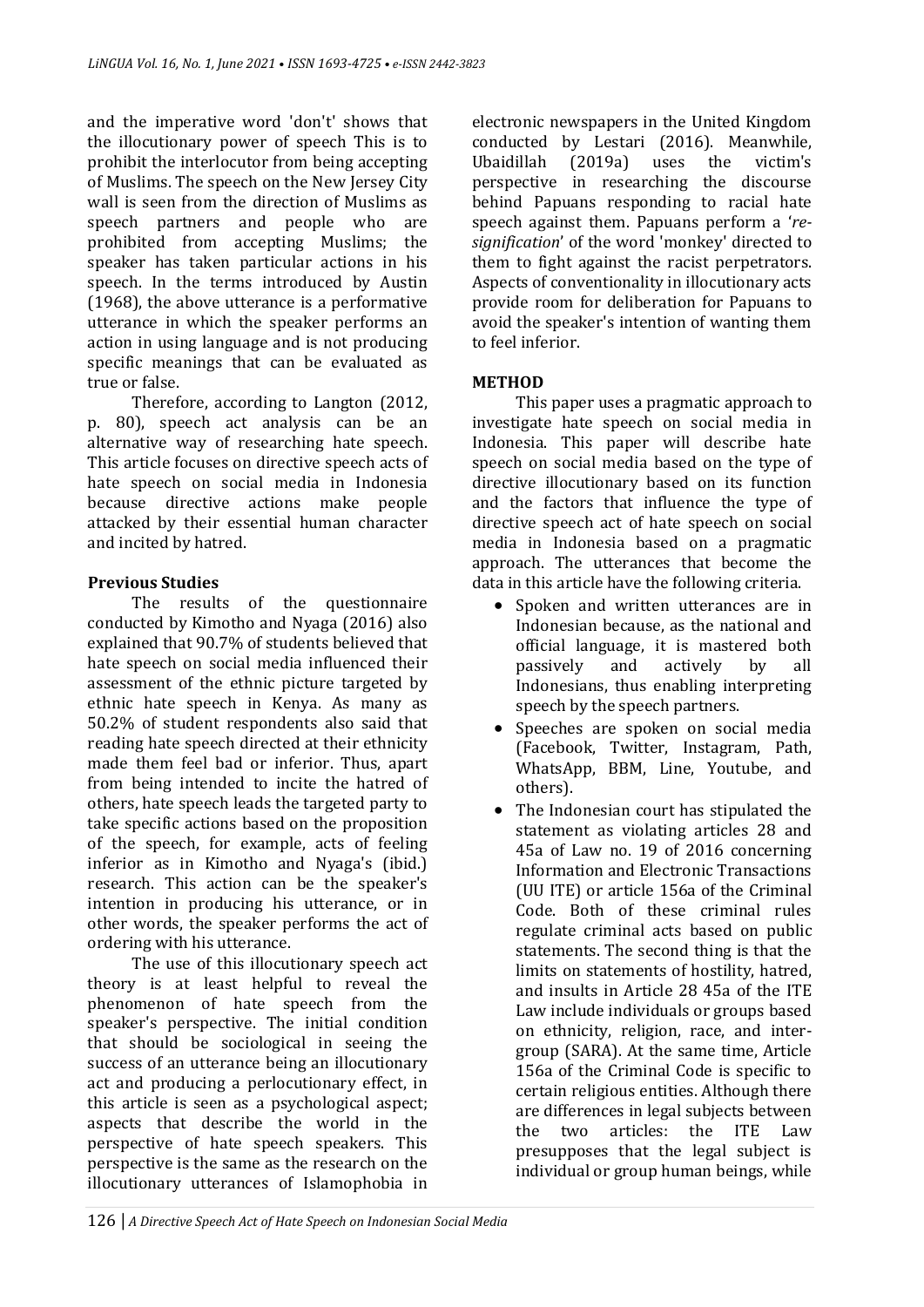the Criminal Code article regulates criminal acts against religious entities, in the context of hate speech, poor representation of religion is prone to the misrepresentation of the religious community as a whole (Ubaidillah, 2019b). Aggression against religion has an impact on the people of that religion.

Concerning the criteria for the data, the data source is a copy of the court's decision. The data source was chosen considering that the copy of the court's decision contained utterances and contextual evidence regarding the speaker and speech partner, such as the chronology of utterance and its interpretation. This article analyzes four court decisions involving the defendants Feriyanto, Leogok Rezeky Gultom, and Faizal Muhammad Tonong, who were found guilty of violating Articles 28 and 45a of the ITE Law Rozaq Ismail Sudarmadji, who was found guilty of violating Article 156a of the Criminal Code. Other things that are not directly related to the utterances and contextual evidence contained in copies of court decisions, such as statements of expert witnesses and others, do not serve as primary data for this paper because these statements are other interpretations of parties who are not involved in the roles of speakers and speech partners.

The data that has been collected is then analyzed based on the type of directive illocutionary speech act and the factors that influence the type of directive speech act. The analysis was carried out using a pragmatic approach, namely studying language use in specific contexts. Thus, data analysis does not only involve linguistic contexts but is broader than that such as social, political, cultural, and historical contexts because, in pragmatics, speech or utterances are concrete entities that are clearly defined by the speaker, speech partner, time, and place of speech (see Wijana & Rohmadi, 2011, p. 17).

#### **RESEARCH RESULT**

### **Types of Directive Speech Acts of Hate Speech on Indonesian Social Media**

This directive speech act analysis is an analysis of the actions taken by the speaker from the speaker's perspective. Therefore, the analysis of this section does not intend to reconstruct the judges' considerations so that they find the speaker of this speech guilty of being the perpetrator of hate speech. However, there may be types of directive acts described here that are taken into consideration by the panel considering the potential for violence or damage caused by the utterances. The data for this research.

#### *Speech Act of Incitement*

Speech (1) is an act of incitement carried out by Feriyanto. This type of directive speech act is known based on contextual and contextual factors. The utterance (1) itself was said after Feriyanto said status "*Saya mengajak rekan-rekan dari pool ME, pool MT, pool MJ, pool JE, pool JU, pool BDE, pool LL, pool LR, pool YD, pool OE, pool TJ, pool TT, pool GDD, pool MWK, dan semua supir taksi seJabodetabek untuk menghadiri demo besarbesaran pada hari Selasa 22 Maret 2016 di depan Istana Merdeka. Jangan lupa bawa benda tumpul dan tajam, kalau perlu bom molotop, antisipasi jikalau Uber sama Grab lewat, langsung bantai*." The utterance becomes a contextual factor that explains the reference to the phrase "*alat perang*" below.

- *(1) alat perang untuk tanggal 22 Maret 2016*
	- (tools of war for March 22, 2016)
	- Context: utterance (1) is a photo caption with a picture of a sword and sickle uploaded by Feriyanto on his Facebook account.

Contextually the utterance explains that the sword and sickle contained in the photo and is called a tool of war in utterance (1) will be used to slaughter Uber and Grab. The word war entails that the events of March 22, 2016, have two hostile participants fighting each other, so that utterance (1) has two potential participants that Feriyanto addresses based on his proposition. The statement (1) if addressed to Uber and Grab drivers who became enemies in the war on March 22, 2016, statement (1) becomes a threatening act by Feriyanto to the driver because swords and sickles, which are called tools of war, will be used to slaughter them. However, if interpreted by the participants of the massive demonstration on March 22, 2016, the statement (1) is an act of inviting the action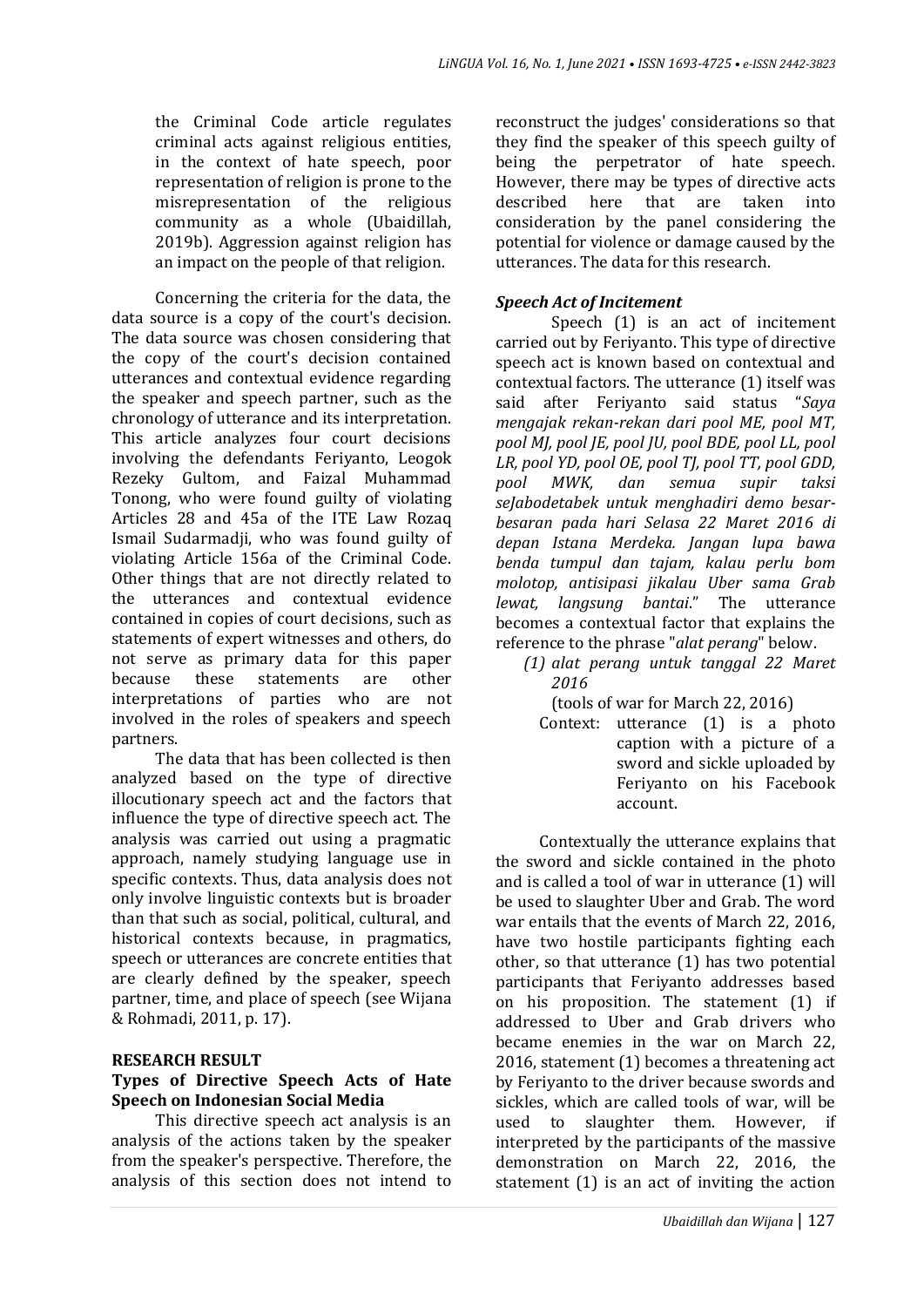participants to bring weapons of war also because of the relationship between speech (1) and the speech *Jangan lupa bawa benda tumpul dan tajam, kalau perlu bom molotop, antisipasi jikalau Uber sama Grab lewat, langsung bantai.* These two types of potential speech partners are a consequence of Facebook's public facility to be interpreted by many people. However, the intended speech partner of utterance (1) is another *Blue Bird* taxi driver, so that utterance (1) is a directive speech act with an instigating function performed by Feriyanto.

The illocutionary utterance (1) direction is still related to the utterance (2), which becomes its context. The contextual utterance is addressed to Blue Bird taxi drivers or prospective participants of the March 22, 2016 demonstration and contains the proposition '*Jangan lupa bawa benda tumpul dan tajam antisipasi jikalau Uber sama Grab lewat, langsung bantai.'* The sword and sickle in the picture are classified as a sharp weapon mentioned in the speech to slaughter Grab and Uber drivers. Speech (2) shows other Blue Bird taxi drivers that Feriyanto did what the contextual utterance suggested, namely carrying sharp weapons to kill Grab and Uber drivers. The contextual utterances that were said earlier have become the contextual knowledge of the Blue Bird taxi driver so that this knowledge forms the reasoning of the speech partners that Feriyanto has prepared what he invited and wants other Blue Bird taxi drivers to do the same. In addition, the contextual factor of Feriyanto's Facebook account, which contains more friendships with other Blue Bird drivers, makes the statement (2) aimed at other Blue Bird drivers. Therefore, utterance (1) is a directive speech act that inciting the speech partners of other Blue Bird taxi drivers to carry weapons to kill Grab and Uber drivers on March 22, 2016.

# *Speech Act of Invitation*

Feriyanto said speech (2) on his Facebook account. This utterance (2) uses performative verbs to indicate the utterance's illocutionary force, namely the verb to invite. However, utterance (2) is also composed of two sentence constituents which indicate two types of directive speech acts, namely inviting and reminding. If the speech act of inviting is

marked by the verb inviting, the speech act of reminding is indicated by using the word negation, not for actions that the speaker does not want, namely forgetting. The act of reminding does not entirely correspond to the locution, but the speaker wants an action that negates forgetting through an implicature process. However, the contextual relation between the first and second sentences cannot make them analyzed separately. The second sentence is also proportionally tied to the second sentence. This attachment can be demonstrated by the question 'when will the weapons to kill Grab and Uber be brought?'. The answer to this question is contained in the first sentence, namely at the State Palace demonstration on March 22, 2016.

*(2) Saya mengajak rekan-rekan dari pool ME, pool MT, pool MJ, pool JE, pool JU, pool BDE, pool BDU, pool LL, pool LR, pool LR, pool YD, pool OE, pool TJ, pool TT, pool GDD, pool MWK, dan semua sopir taksi sejabodetabek untuk menghadiri demo besar-besaran pada hari Selasa tanggal 22 Maret 2016 di depan Istana Negara. Jangan lupa bawa benda tumpul dan tajam, kalau perlu bom molotop, antisipasi jikalau Uber dan Grab lewat, langsung bantai.*

(I invite colleagues from pool ME, pool MT, pool MJ, pool JE, pool JU, pool BDE, pool BDU, pool LL, pool LR, pool LR, pool YD, pool OE, pool TJ, pool TT, pool GDD, MWK pool, and all taxi drivers from all over Jabodetabek to attend a massive demonstration on Tuesday, March 22, 2016, in front of the State Palace. Do not forget to bring a blunt and sharp object or a Molotov cocktail; anticipate if Uber and Grab [drivers] pass by, kill them immediately.)

Context: utterance (2) was said by Feriyanto on his Facebook account.

In addition to the propositional linkage, the second sentence cannot be said to be an act of reminding performed by Feriyanto because this action requires an initial condition or the interlocutor has been informed before Feriyanto utters the utterance (2). All of Feriyanto's Facebook account uploads that were traced did not contain any posts related to the notification to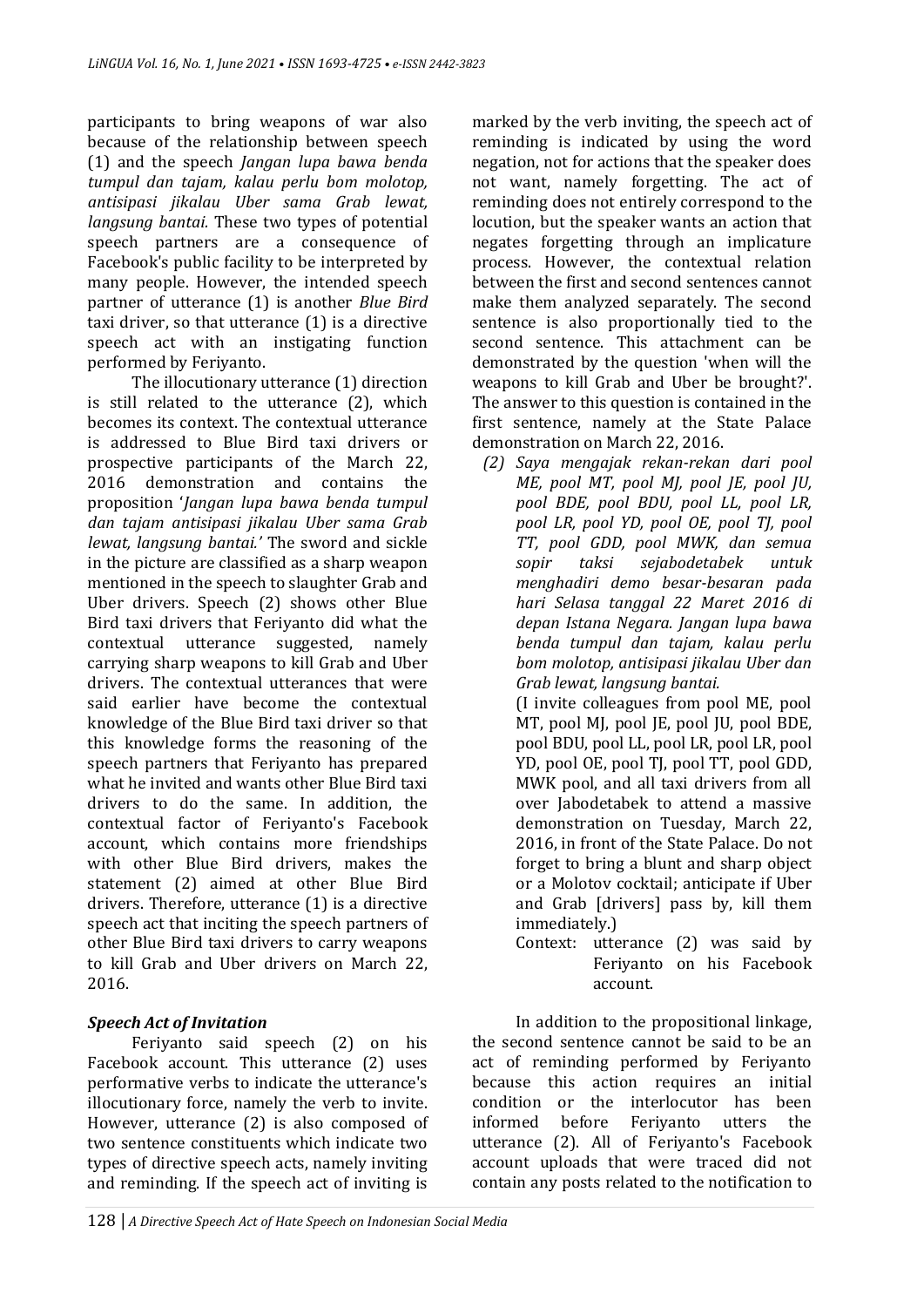carry weapons at the demonstration on March 22, 2016.

There are two future actions that Feriyanto wants the interlocutor to take, namely conducting or participating in a demonstration on March 22, 2016, and carrying weapons during the demonstration. However, the two activities are not mutually exclusive but are subordinated to each other. The act of carrying weapons is included in the act of attending or participating in demonstrations. Therefore, the second sentence of speech constituent (2) is also a speech act of inviting and the first sentence. Speech (2) is the act of inviting the interlocutor to demonstrate on March 22, 2016, and carrying weapons at the demonstration. The speech partners in the speech event (2) are Blue Bird taxi drivers and other taxi drivers from Jabodetabek, as mentioned in the speech.

# *Speech Act of Prohibition*

Utterance (3) '*mengenal Islam dari sejarah nabinya, pemimpin perang, membunuh banyak orang, memperkosa banyak korban perang, mengawini banyak perempuan, mati diracuni oleh istrinya. Jangan terlalu percaya dengan buku alkorannya (Al-Qur'an), karena buku alkoran itu karangan sastra, bukan tulisan Muhammad karena Muhammad tidak pandai baca dan menulis'* is a photo caption that depicts a man holding a sword and contains the words '*Wajah Muhammad direkonstruksi berdasarkan ayat Al-qur'an: pembunuh (33:26), hidup dari rampasan (8:21) dan main perempuan (2.223 & 33:37)'* which was made by Leogok Rezeky Gultom's Facebook profile photo. Thus the two have a contextual connection. Therefore, these two utterances will be analyzed by considering them as a unit as speech (3). The part of the first sentence of the statement in bold still has a propositional connection with the elements, such as *pembunuh*, *hidup dari rampasan perang*, dan *main perempuan* contained in the photo*.*

*(3)* W*ajah Muhammad direkonstruksi berdasarkan ayat Al-qur'an: pembunuh (33:26), hidup dari rampasan (8:21) dan main perempuan (2.223 & 33:37). Mengenal Islam dari sejarah nabinya, pemimpin perang, membunuh banyak orang, memperkosa banyak korban*  *perang, mengawini banyak perempuan, mati diracuni oleh istrinya. Jangan terlalu percaya dengan buku alkorannya (Al-Qur'an), karena buku alkoran itu karangan sastra, bukan tulisan Muhammad karena Muhammad tidak pandai baca dan menulis.*

(Muhammad's face is reconstructed based on the verses of the Qur'an: murderer (33:26), living off the spoils of war (8:21), and playing with women (2223 & 33:37). Knowing Islam from the history of its Prophet, led war, killed many people, raped many war victims, married many women, died poisoned by his wife. Do not trust the Qur'an too much because it is a literary work, not Muhammad's writing because he was illiterate.)

Context: utterance (3) is a photo caption and utterance contained in a picture of a man holding a sword uploaded and became the profile photo of Leogok Rezeky Gultom's Facebook account.

The utterances in the photo and the first sentence of utterance (3) are the reasons for Leogok's prohibition in utterance (3). The speech act of prohibiting itself is marked by the use of the imperative word do not. Judging from the use of the phrase overconfidence as an act prohibited by Leogok, it implies that the speech partner who is the target of the action is a person who already has faith in the Qur'an because what Leogok prohibits is the level of trust in the Qur'an which is too inappropriate forbids Muslims not to believe. However, the word can also be used ironically. The illocutionary act (3) is that Muslims are prohibited from believing in the Qur'an. This ironic meaning is formed due to the relationship between Muhammad and the Qur'an, which is described that the Qur'an is only made for Muhammad's sake so that he can kill, play with women, and get the spoils of war. Such representation of Muhammad delegitimizes the validity of the Qur'an so that it does not deserve to be believed.

The first and second sentences function to legitimize the actions of prohibiting the speaker. The function depends on the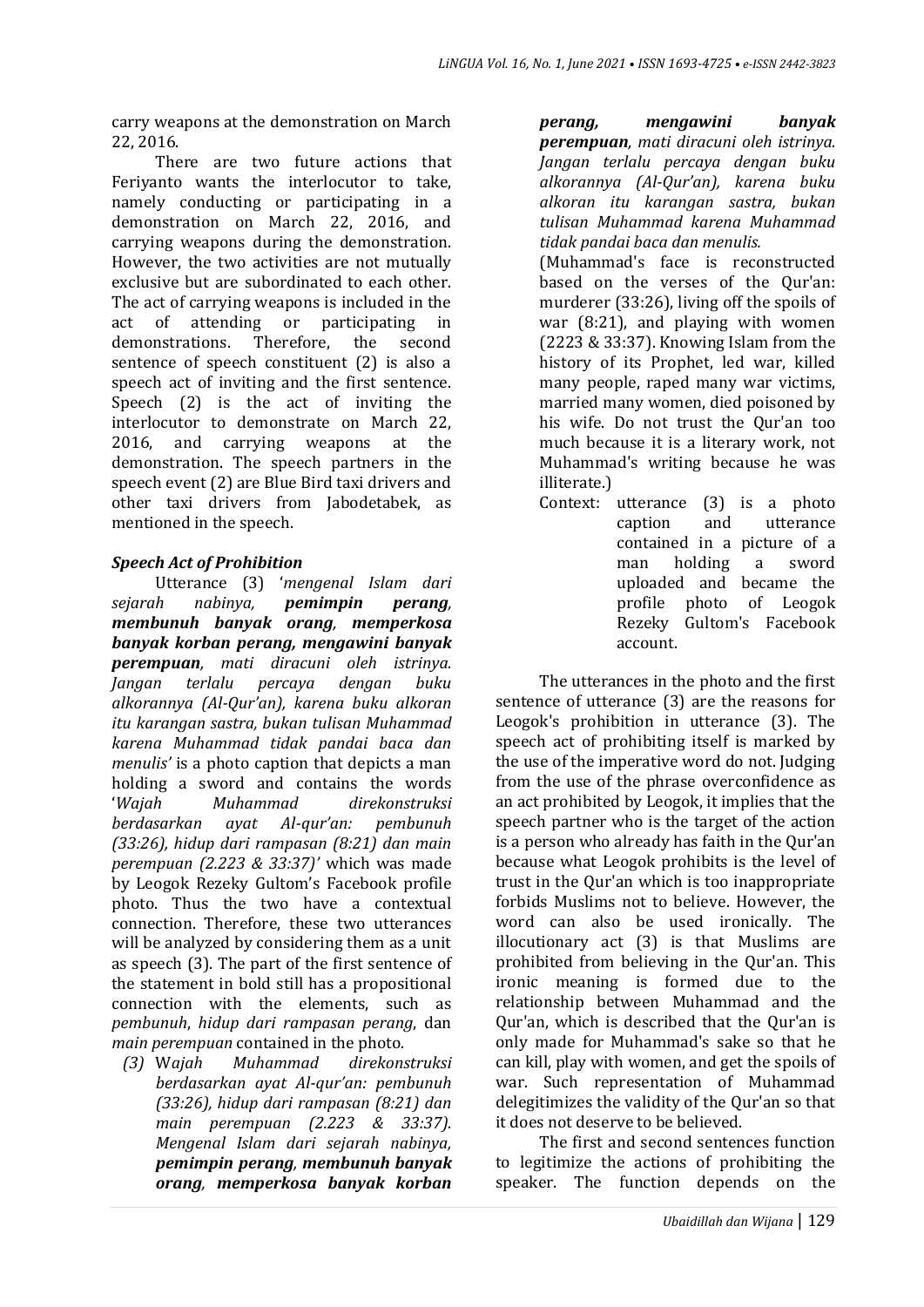conditions for the prohibiting speech act, which the addressee may follow if the action is carried out by a speaker having a higher position than the interlocutor. The speaker views the propositions of the first and second sentences as the factual truth of the Prophet Muhammad. In other words, the source of the speaker's authority to do the prohibiting action is knowledge of the truth, and he feels that people who do not share the knowledge or even believe the contrary are the people who should obey the prohibition. The truth of the Qur'an, Muhammad, and Islam that is not known to Muslims according to the speaker gives him the authority to prohibit and make the interlocutor realize that the speech partner knows the reason why he must obey the speaker's diabolical plan.

# *Speech Act of Command*

Speech (4) is a directive illocutionary speech act with a commanding function performed by Leogok to the commentator of the profile photo with a picture of a man holding a sword and containing speech (3). Speech (4) still has a relationship with the propositions of the previous utterances. The phrases of the Prophet who are farts and killers refer to the Prophet Muhammad, and these phrases are a derivative form of the attribution of the Prophet Muhammad as a murderer and (like) playing with women contained in utterance (3). Leogok believes these attributions of the Prophet Muhammad were proper and adequate to make people who believe in the Prophet feel ashamed.

*(4) Gk mlu kw pny nabi tukang kentot dan tukang bunuh*

(Aren't you ashamed to have a prophet who loves sex and a murderer?)

Context: remarks (4) are said in the comments column in response to comments on status uploads on Leogok Rezeky Gultom's Facebook account

The form of speech sentence (4) is an interrogative sentence. In Indonesian, especially in spoken conversation, interrogative sentences can begin with a negation word such as the word no to ask for specific actions that can or should be done by the interlocutor, for example, *tidak tidur?*, *tidak mandi?*, *atau tidak jadi pergi?*. According to Leech (1993: 59), speech acts that are conveyed in the form of other actions, such as the act of ordering in the form of asking, are utterances that contain implicatures, and in the case of speech (4), the implicature is that the speaker wants the speech partner to feel ashamed of having a prophet who is a *tukang kentot* (adulterer) and *tukang bunuh* (murderer). Therefore, the illocutionary act (4) is a command.

Speech (4) comes up from an evaluation process of two things, namely the evaluation of the qualifications of Muhammad (PBUH), whom he believed to be a murderer and liked to play with women, which was measured by the ethical standards he believed in so that he produced the qualifications of the Prophet Muhammad SAW that was enough to make people believe in him as a prophet feel ashamed. The word no that begins the question mentioned above can be used to ask an action taken by the speech partner. Therefore, from the form of the interrogative sentence (4), which begins with the word negation gk (no), it can be assumed that the speech partner does not show shame for his belief in the Prophet Muhammad as should be according to Leogok's belief so that Leogok uses the form of negation in his speech. The illocutionary speech act of telling the utterance (4) can be changed into direct form such as '*Kau harus malu punya nabi tukang kentot dan tukang bunuh!*'.

# *Speech Act of Criticizing*

Speech (5) is an utterance belonging to Rozaq Ismail Sudarmadji on his Facebook account. Rozaq Ismail Sudarmadji's words are still related and are in the socio-political context of the DKI Jakarta Regional Head Election. Although administratively, Rozaq is a resident of Wonosobo, he does not have political rights in the Gubernatorial election in Jakarta. However, Jakarta's election cannot be viewed solely from an administrative perspective because the politics of religious identity color this political contestation. Religious identity politics makes a religion universal and transcends administrative boundaries, involving people outside DKI Jakarta who practice the same religion. One of the reasons for strengthening religious identity politics in the election is that Basuki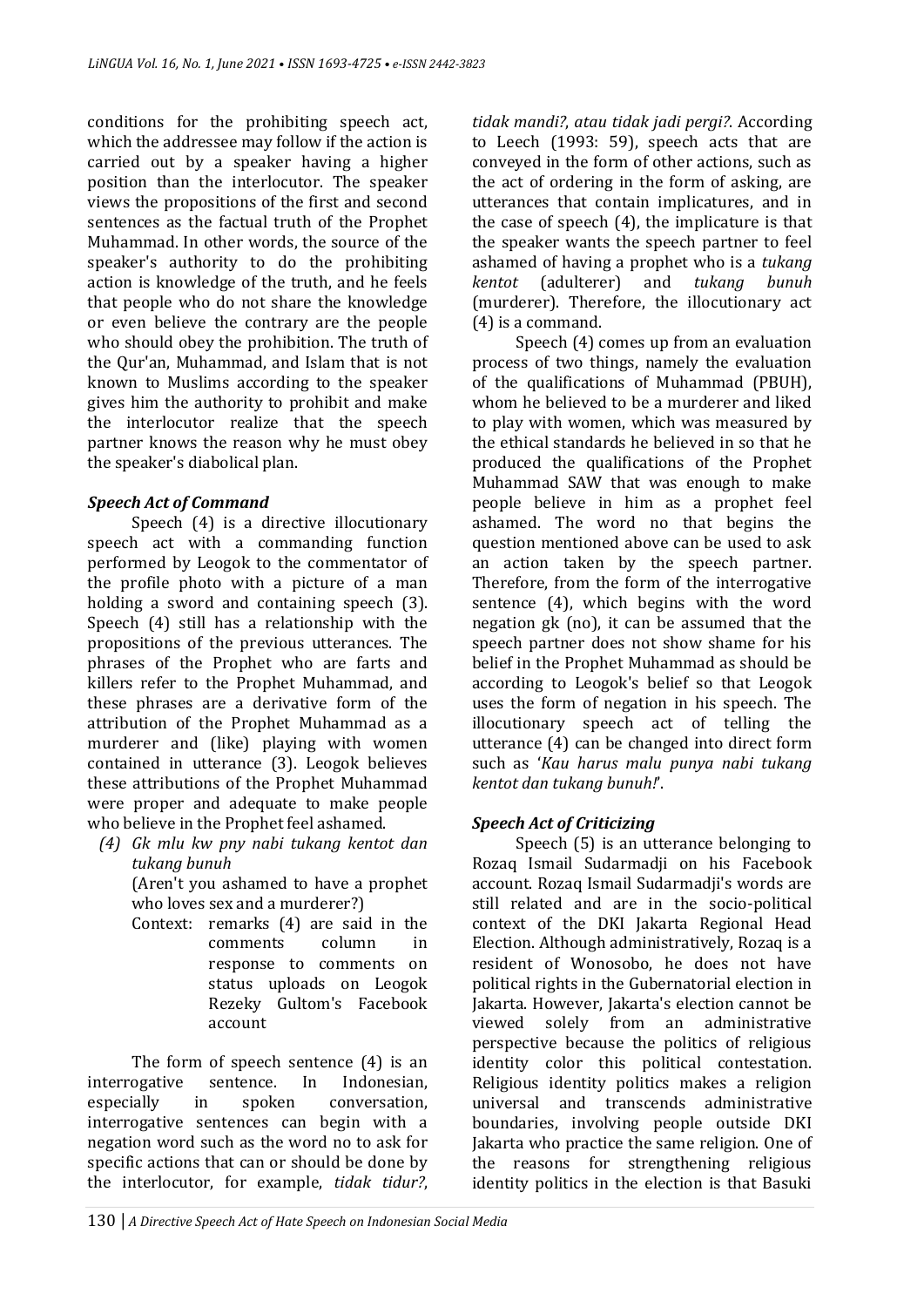Tjahja Purnama or Ahok, one of the candidates, was involved in a blasphemy case, leading to a series of protests by groups behalf of Indonesian Muslims. Ahok's religion, which is Catholic Christianity, is also an essential part of making religious identity politics more salient and significant because the doctrine that it is forbidden to choose infidel leaders in terms of adherents of religions other than Islam has colored the struggle for political power in DKI Jakarta. Rozaq Ismail Sudarmadji is in such a social context, and his utterance can only be reviewed based on that same context.

Rozaq Ismail Sudarmadji is a Muslim, and he knows that Islam is not divided by region, let alone an administrative region like Indonesian Islam. However, he violates the maxim of quality-saying something he knows is wrong to achieve a particular purpose. The phrase Indonesian Islam implies that Rozaq Ismail Sudarmadji divides and differentiates Islam; he simply fragments the universal religion of Islam, does not teach insults to other religions and Islam in Indonesia that criticizes other religions. The phrase Indonesian Islam which criticizes other religions, even if it is viewed in the sociopolitical context of Jakarta's election, is also specific; namely, it leads to the political representation of religious identity in the arena of the struggle for political power. Therefore, if Indonesian Islam is understood literally without linking its socio-political context and Rozaq Ismail Sudarmadji's individual, it will make the phrase false in objective truth. However, suppose we link the two contexts. In that case, it can be understood that the reference to Islam in Indonesia, which is the only religion that likes to criticize other religions, is Islam which appears in the identity politics of the 2017's DKI Jakarta election, and not Islam universally. Therefore, this utterance can have a sarcastic meaning that does not have a literal meaning.

The function of criticizing conveyed by utterance (5) is not in line with the meaning of the words that compose the utterance is determined based on the socio-political context of the existence of the utterance and individual factors of Rozaq Ismail Sudarmadji. The socio-political factor of the DKI Jakarta gubernatorial election, which is full of

religious identity politics, is one of the critical contexts to explain the utterance (5) because Islamic religious identity politics is the reference of the phrase *agama Islamnya Indonesia*. The phrase *agama Islamnya Indonesia* represents that Islam is fragmented based on administrative boundaries, even though one of the characteristics of a religion is that it is universal across administrative and even cultural boundaries. It can be said that the elements of geographical area and religion cannot be combined. Rozaq Ismail Sudarmadji, as a Muslim, also knows the truth that Islam is universal and not fragmented by region. However, he still uses the phrase for a specific function, namely criticizing - changing reality to serve what he wants, namely speech partners - adherents of Islam - Stop using religion to be part of the way to win political contestations that make Islam look like a religion that likes to criticize other religions. The act of criticizing that is conveyed sarcastically by generalizing Islam is to increase the power of pointing out errors or inaccuracies made by the speech partner so that the speech partner takes the desired action by the speaker.

*(5) Satu satunya agama yang suka mencaci agama lain adalah agama Islamnya Indonesia.* (The only religion that likes to criticize other religions is Indonesian Islam.) Context: utterance (5) spoken through the Facebook account status of Rozaq Ismail Sudarmadji

The criticism was aimed to criticize the use of Islam in regional head elections because the Islam that appeared in the event was not following Islamic teachings believed by Rozaq Ismail Sudarmadji. Rozaq compares and evaluates the religion of Islam that appears in the political arena based on the universal teachings of Islam that he believes in. The results of these comparisons and evaluations made Rozaq feel that Islam appearing in the political arena was not following Islamic teachings, so it had to be stopped. Therefore, the speech partners (5) are Muslims because only Muslims can stop the use of Islam in identity politics. Muslims can stop because they carry out identity politics, either because of mobilization or volunteerism. The function of criticizing the directive speech act (5) seeks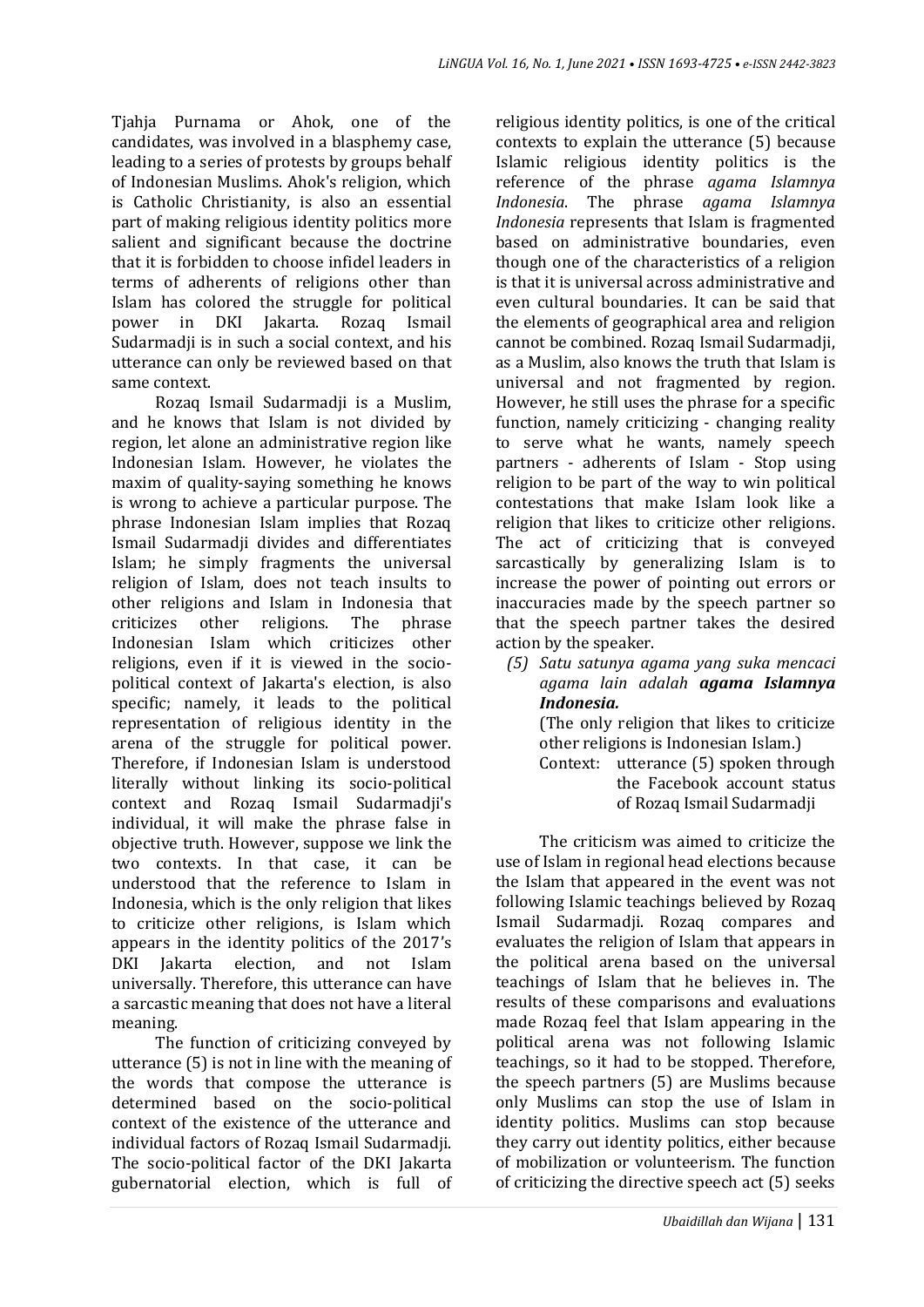to make the speech partner stop and change.

### *Speech Act of Warning*

Speech (6) which is Faizal Muhammad Tonong's utterance on Facebook social media, contains future events that speakers believe have a detrimental impact on the speech partner. This condition is the same as stated by Searle (1969: 67) that the condition of preparing an act of warning because future events intended by the speaker in his speech have a detrimental effect on the hearer. The detrimental impact is contained implicitly in the phrase for the sake of posterity. The word for can be paraphrased more explicitly, indicating that the future action intended by the speaker must be realized by the speech partner for the benefit of children and grandchildren or future generations. The future action is to avoid or counteract efforts to make future generations embrace PKI's (Indonesian Communist Party) ideology and become the slaves of the People's Republic of China (PRC).

*(6) Demi anak cucu, jangan sampai dijadikan anak2 pki dan budak2 antek RRC*

(For the sake of [our] posterity, never let them be *PKI* [communist] and the PRC's allies!)

Context: utterance (6) submitted through the Facebook account of Faizal Muhammad Tonong belonging to Muhammad Faizal Tanong.

During Joko Widodo's administration, the socio-political context is hugely stigmatized as the Communist ally (the Indonesian Communist Party and the ruling Communist Party in China) by some people because his economic policies tend to cooperate with the People's Republic of China. So that implicitly the parties What has made future generations the children of the PKI and slaves of the PRC is the government of President Joko Widodo. Faizal Muhammad Tonong's Facebook account, earlier on May 18, 2016, wrote '27 FACTS JOKOWI IS A PKI cadre & DESCRIPTION', which included a page address detailing the 27 facts mentioned that Faizal Muhammad Tonong had provided background knowledge to the interlocutor

who was connected through the media. Facebook social media regarding the reference from those who will make the cadre of the PKI and slaves of PRC is the government of President Joko Widodo.

The speech partner (6) implies from the explanation about the Communist minions above, especially from the administrative relations of President Joko Widodo. The presidential administrative relationship presupposes that President Joko Widodo's authority is limited to a particular administrative area, namely Indonesia's territory. Therefore, the effort to make the children of the PKI and the slaves of PRC henchmen was limited to the administrative area of Indonesia, so that the speech partners (6) were Indonesian people. The phrase for the sake of posterity in the utterance (6) specifies the classification of the Indonesian people who are the speech partners, namely the Indonesian adults who have descendants, either children or grandchildren. Today's Indonesian people refer to those who already have the right to vote in the Indonesian presidential election because the avoidance of becoming the children of the PKI and the slaves of the PRC's stooges can only be realized by not re-electing Joko Widodo in the 2019's Presidential election.

Speakers in addition to saying utterances that have negative sentiments against the PKI, PRC (Tiongkok), China, and President Joko Widodo, also upload utterances that attract sympathy, solidarity, or empathy for Muslims, such as '*MESKI AL-QUR'AN DIBAKAR CHINA KAFIR UMAT ISLAM MAMPU MENAHAN DIRI*', dan '*SAYA YAKIN & PERCAYA.. sehebat hebat apapun rencana dan strategi mereka berkonpirasi hancurkan islam demi tujuan kristenisasi berkolaborasi dengan mimpi NEO.KOMUNIS..2019...*'. In short, speakers upload utterances with nationalist and religious sentiments alternately and at the same time to make people reading their posts not choose Joko Widodo as president. The intertextuality of these utterances can describe the speech partners (6), the Indonesian people who have the right to vote, and the Muslims in Indonesia. These utterances can be said to be part of the utterances of political contestation carried out by the public to win one of the candidates who are supported or not supported. The ultimate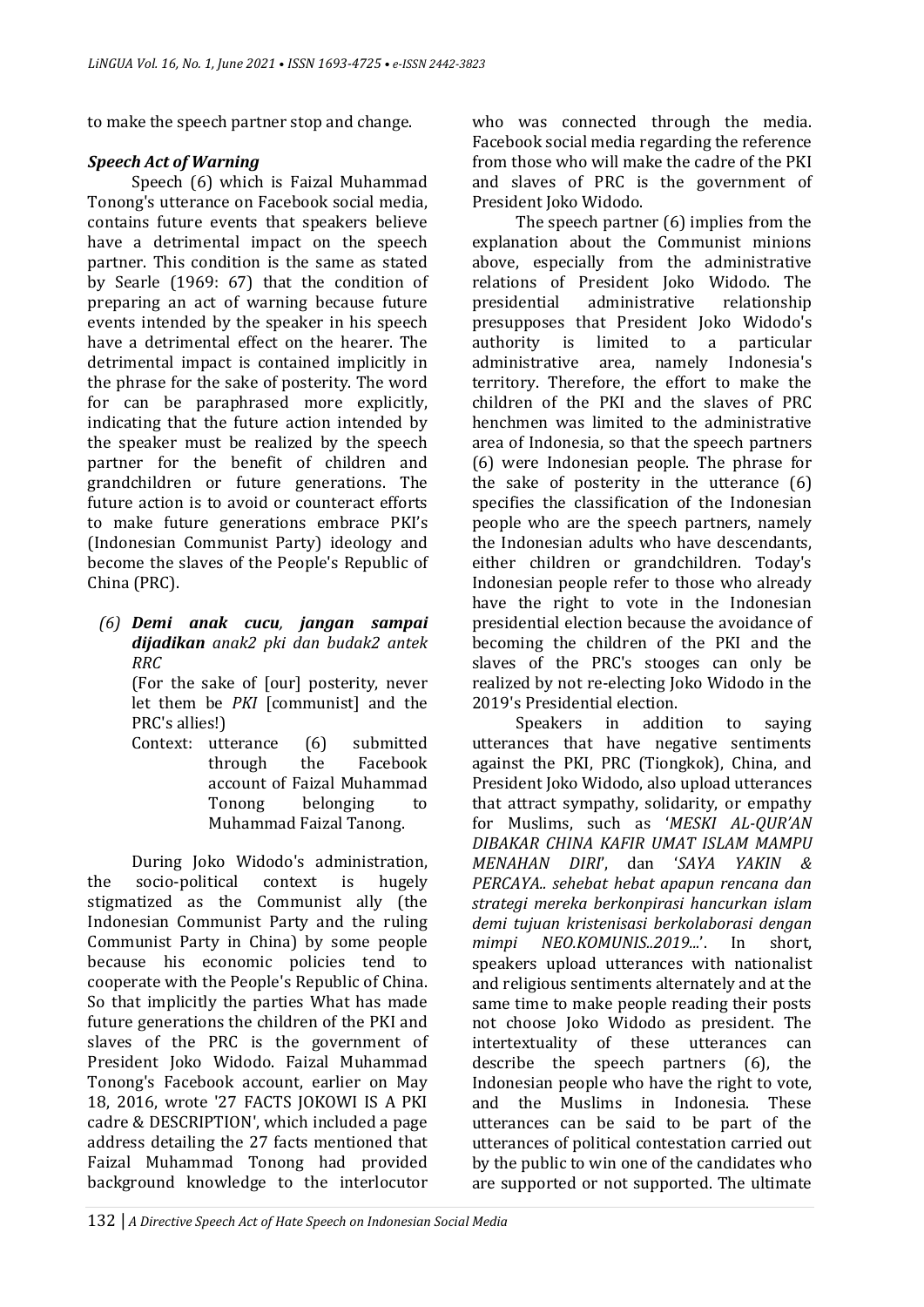perlocutionary effect of the utterance leads to the voice booth. Therefore, even though this utterance is done individually, it is a practical political utterance.

### **DISCUSSION**

### **Hatred in the Speaker's Perspective**

Understanding hate speech on social media in Indonesia. Therefore, the aspects that surround the speaker will be discussed in more depth and detail in this section. However, the analysis still requires an explanation of the components of speech events, such as the verbal product, time, and place of speech mentioned by Leech (1993, pp. 19-22) or the form and content of the message, typical environmental devices such as time and place, involving language use, the purpose and impact of communication, keys or instructions, intermediaries, genres, and communication norms (Halliday, 1994, pp. 11- 12) All the factors mentioned above can be grouped into two types of factors, namely lingual factors, and extra lingual factors. This section will describe the factors that influence the types of directive speech acts of hate speech on social media in Indonesia.

Table 1 shows a summary of the speech participants, the content of the message, the hated party in the utterance, and the illocutionary function of the utterance. The speaker's identity listed in the table is only the identity of the antagonist in the content of the message. This identity conflict is the key to explaining the world, as seen by the speaker. As Sternberg and Sternberg (2008, pp. 174- 176) emphasized, the speaker's identity can explain passion as a component of hatred and negation intimacy and commitment. The element of passion contains an understanding of the focus of attention of someone who is harmed or not ideally desired to raise anger about the situation.

All of the speakers discussed show one focus of attention in their lives which causes them to experience anger and hatred towards the other party. Speakers (1) and (2) feel that the presence of Uber and Grab drivers make their incomes decrease because they cannot compete with them. His identity as a taxi driver makes him hate Uber and Grab drivers. Before uploading remarks (3) and (4), the speakers were involved in a heated debate about Christianity and Islam on the Facebook group. Speakers (3) and (4) feel annoyed and angry that adherents of other religions are despising their identity as Christians. Then, he uploaded remarks (3) and (4) on his Facebook account showing the inferiority of the religion held by people who insulted and in itself showed the superiority of the religion he professed. The meaning of the phrase "Indonesian Islam" spoken by the speaker (5) is Indonesian people who are Muslim, more specifically Muslims in Indonesia who use Islamic religious sentiments in the DKI Jakarta Pilkada. Speech speaker (5) also uploaded '*ternyata riziq shihab tukang ngelonthe HR. BUKHARI MUSLIM*' on his Facebook account. The contextual linking of the two speaker's utterances (5) shows more precisely the meaning of *agama Islamnya Indonesia* because Muhammad Rizieq Shihab, the Jakarta-based Islamic Defenders Front leader, is actively campaigning to elect a governor of the same religion. Although it is only said to be of the same religion, when viewed from the election contestants, which are only filled by two pairs of candidates for governor-deputy governor, one of which is a Catholic, namely Basoeki Tjahja Purnama, by itself the campaign is intended to direct people to vote for Anies Baswedan who is Muslim. The speaker (5) considers the political contestation that uses such religious sentiments to be incorrect; his identity as a Muslim feels that his religion is being abused, making him angry. Meanwhile, the speaker (6) considers that if Joko Widodo wins the presidential election, it will be a threat to the existence of Muslims.

Tabel 1. Komponen Peristiwa Ujaran Kebencian di Media Sosial di Indonesia

| <b>Utterance</b> | <b>Speaker</b> | Speaker's<br><b>Identity</b> | Interlocutor | <b>Message</b>                                                                                      | <b>The Hated Parties</b> |
|------------------|----------------|------------------------------|--------------|-----------------------------------------------------------------------------------------------------|--------------------------|
|                  | Feriyanto      | Taxi Driver                  | Taxi         | Instigating speech<br>partners to commit<br>violence against Uber<br>and Grab drivers<br>during the | Uber and Grab<br>Driver  |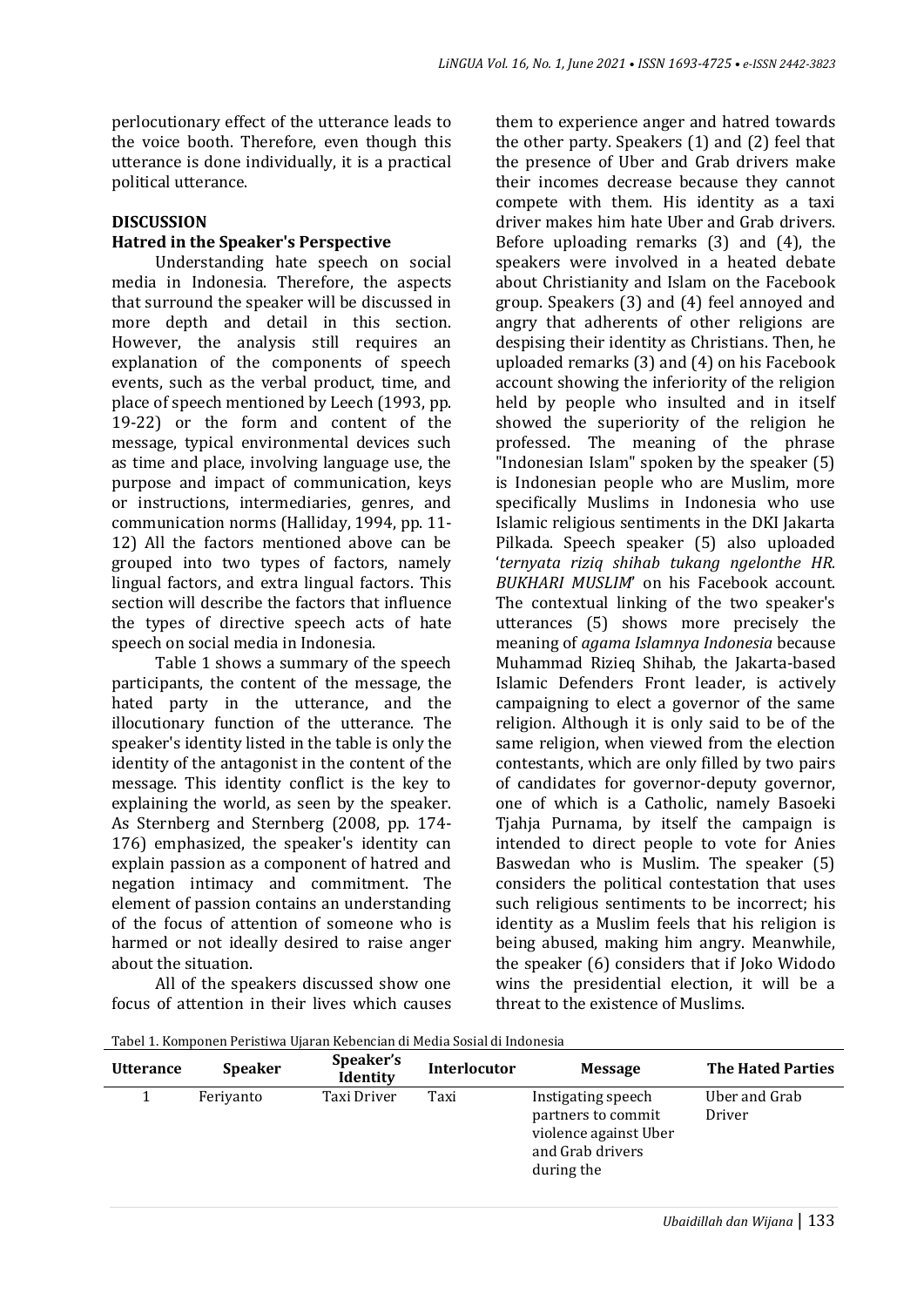| 2 | Feriyanto                    |              |         | demonstration<br>Inviting speech<br>partners to murder<br>Uber and Grab drivers<br>during the<br>demonstration            |                                                                                                      |
|---|------------------------------|--------------|---------|---------------------------------------------------------------------------------------------------------------------------|------------------------------------------------------------------------------------------------------|
| 3 | Leogok Rezeky<br>Gultom      | Christianity | Muslims | Prohibiting Muslims to<br>believe in Muhammad<br>as a prophet                                                             | Muslims                                                                                              |
| 4 | Leogok Rezeky<br>Gultom      |              |         | <b>Commanding Muslims</b><br>to be ashamed of<br>believing in the<br>Prophet Muhammad                                     |                                                                                                      |
| 5 | Rozaq Ismail<br>Sudarmadji   | Islam        | Muslims | Criticizing the use of<br>Islamic religious<br>sentiments in the 2017<br>DKI Jakarta Regional<br><b>Head Election</b>     | Muslims who use<br>religious<br>sentiments in the<br>2017's DKI Jakarta<br>Gubernatorial<br>Election |
| 6 | Faizal<br>Muhammad<br>Tonong | Islam        | Muslims | Warning against<br><b>Indonesian Muslims</b><br>who have the right to<br>vote in the 2019<br><b>Presidential Election</b> | President Joko<br>Widodo                                                                             |

The element of *negation of intimacy* relates to a person's decision to take a distance and position against other people. The conflict with the hated party in utterances (1) to (6) is caused by the *passion* of each speaker. Meanwhile, the element of *commitment* is the materialization of one's hatred. The materialization is reflected in the illocutionary function chosen by the speaker.

The utterances (1) and (2) materialize hatred in acts of fighting and slaughtering. The word *bantai* (kill) in speech (2) is an example of implying the internal process of hatred towards the *Uber* and *Grab* entities (drivers) manifested into actions that have elements of violence and destruction as meaning components of the word *bantai* (kill). Speech (2) is in the context of competition between conventional public transportation drivers and online transportation drivers. The competition tends to be won by online transportation. Conventional transportation parties feel that the presence of online transportation disrupts their interests in making a living. The speaker (2) initiated that acts of violence for their economic benefit. Speech (2) is an excellent example to abstract the manifestation of hatred in lingual units that can change the social order. Speech (2) is addressed to the speech partner who is invited to hate. Therefore, hatred and its

subsequent manifestations can turn into mass, or not only speakers who have hatred and make a decision (commitment) to eliminate the hated party so that their interests are not disturbed. Speech that has components of such meaning when abstracted according to the type of hate speech, according to Ghanea (2012), may hurt individuals and lead to genocide and terrorism. This escalation can be viewed from aspects that speakers hate. Interpersonal utterances that have specific individual references can only be utterances that result in violence. However, if the utterances contain mass world entities such as gender, ethnicity, religion, sexual orientation, specific professional groups, they can become utterances that result in genocide or terrorism. Moreover, the speaker in the follow-up speech on his Facebook account thought that he plans to do *perang* (war) as mentioned in utterance (1).

The speaker of speech (3) and (4) is not a Muslim. However, it is not the lack of knowledge that causes the perpetrators to delegitimize the prophethood of Muhammad in Islam; it is due to the *authoritarian personality*. According to Sternberg and Sternberg (2008, p. 180), people with this personality see the world in black and white. This sharp polarization, of course, places themselves or the things related to them as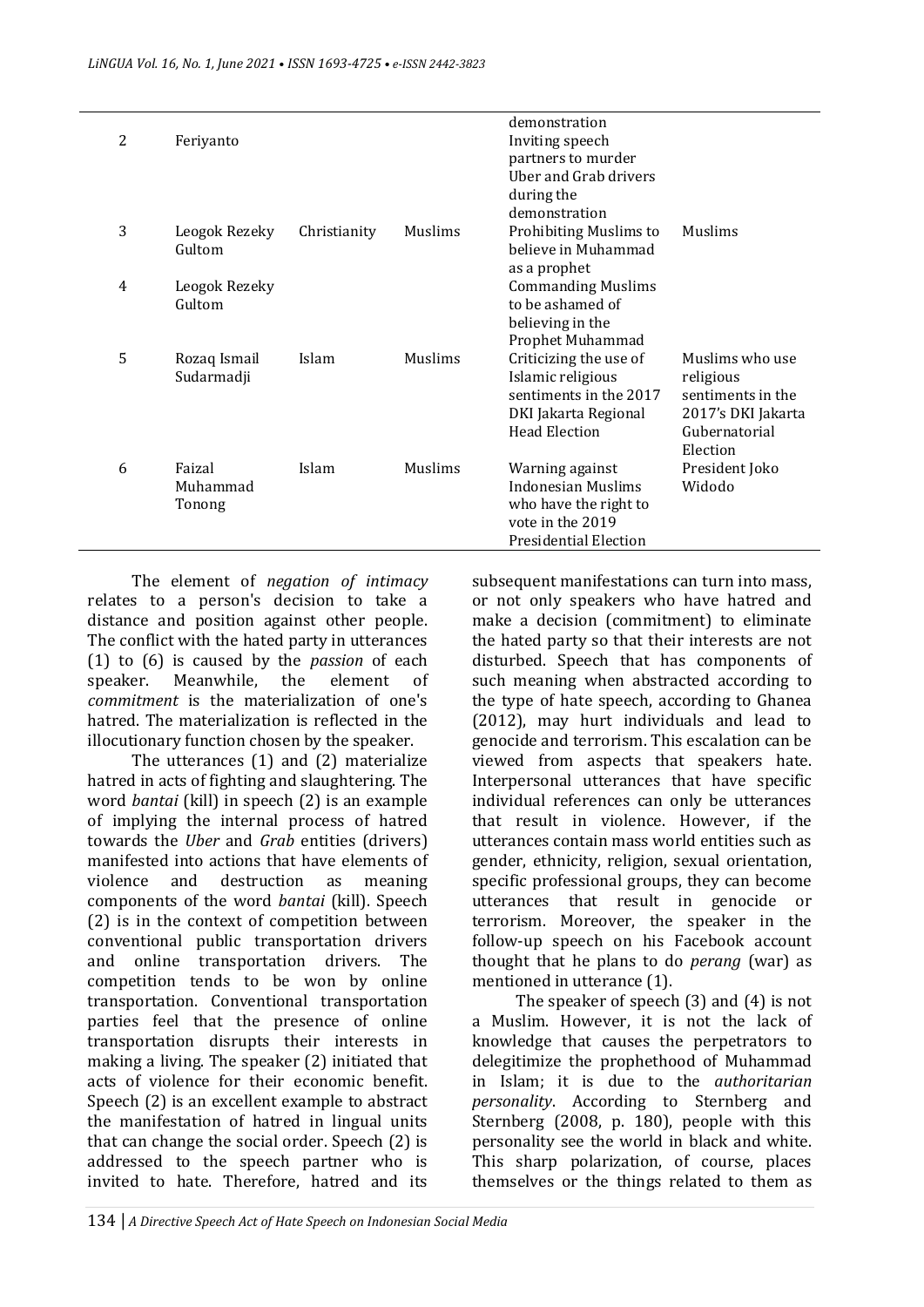white or right, while the other is black or wrong. With such polarization, people with *authoritarian personalities* hate differences because a world other than theirs is considered wrong. Hatred of people with *authoritarian personality* also manifested in lingual units representing supremacy, namely the word *jangan*. Belief in the truth of themselves makes them not give a chance to negotiate about the ultimate truth. According to Sternberg and Sternberg (2008, pp. 180- 181), people with such personalities want absolute obedience because they believe their beliefs can create an ideal world. The ideal world generated by matching the world with words is by pronouncing the prohibition for Muslims to believe in Muhammad to make these people leave Islam. Thus, both speakers of speech (1) and (2) and speakers of speeches (3) and (4) aim to eliminate the hated party even though it is not done with physical violence.

The speaker (5) hates the use of sentiment in the 2017 DKI Jakarta Pilkada. This hatred made him decide to change the situation by criticizing. Essentially, the practice of criticism itself can be interpreted as offering a different perspective in looking at a phenomenon and trying to displace the point of view that is the mainstream which is undoubtedly considered inappropriate from an alternative point of view. Therefore, the interlocutor who adheres to the mainstream viewpoint is being invited to change it through criticizing. This utterance (5) uses mild hints (see Blum-Kulka, 1987). Speech (5) does not have an object or element regarding the object that can refer to or indicate a directive speech with a criticizing function. In locutionary terms, declarative utterances are commonly used for assertive speech acts. The indicator element of Islamic religious identity politics in Jakarta's gubernatorial election is also not contained in the utterances. The socio-political contextual factor of the DKI Jakarta gubernatorial election greatly determines the interpretation of speech (5). The absence of an object or element regarding this object makes the criticism unattainable by the people who read it on social media. Moreover, constructing the critical phrase *agama Islamnya Indonesia* (the Indonesian Islam) can lead to a higher potential of misunderstanding as an expression of hatred.

Regardless of the factuality of the relationship between Jokowi, the communists, the PKI, and the People's Republic of China in contextual utterances (6), the speaker believes this knowledge. With that belief, the speaker decides to disseminate it to the public through his Facebook account to know the terrible effects that can occur if Jokowi becomes president again. Speakers prefer to warn that the participant of the interlocutor is the person who is invited to hate rather than threatening actions that allow him to express hatred directly to those who hate. This choice of action could be caused by the power imbalance between the speaker and Jokowi, who was still serving as president when running in the 2019 presidential election. Threatening actions, as well as warning actions, can be aimed at preventing harmful effects from happening. Besides, prevention is carried out because the speech partner knows the speaker's hatred and realizes the harmful impact that can happen to him if something wrong happens to the speaker. The speech partner cancels his evil intentions to the speaker himself.

By spreading this hatred, the speaker attempts to balance the unequal power between him and Jokowi. Moreover, this communality was formed with the identity of Islam, which is the majority religion in Indonesia; even this warning act could topple down Jokowi's power. The speech incident (6) is in the context of the 2019 Presidential Election, so the perlocutionary effect of not voting for Jokowi during voting can be carried out.

Unfortunately, there are no uploads listed as evidence in the decision letter that explicitly indicates political affiliation in the 2019 presidential election, so we cannot confirm this. However, the speaker's choice of action benefits another presidential candidate, Prabowo Subianto, because the presidential election is only followed by two pairs of presidential and vice-presidential candidates. Presidential candidates other than Jokowi are considered not to have the potential to hurt Muslims in Indonesia.

### **CONCLUSION**

In terms of illocutionary power and the factors that influence it, the article finds that hate speech on social media in Indonesia acts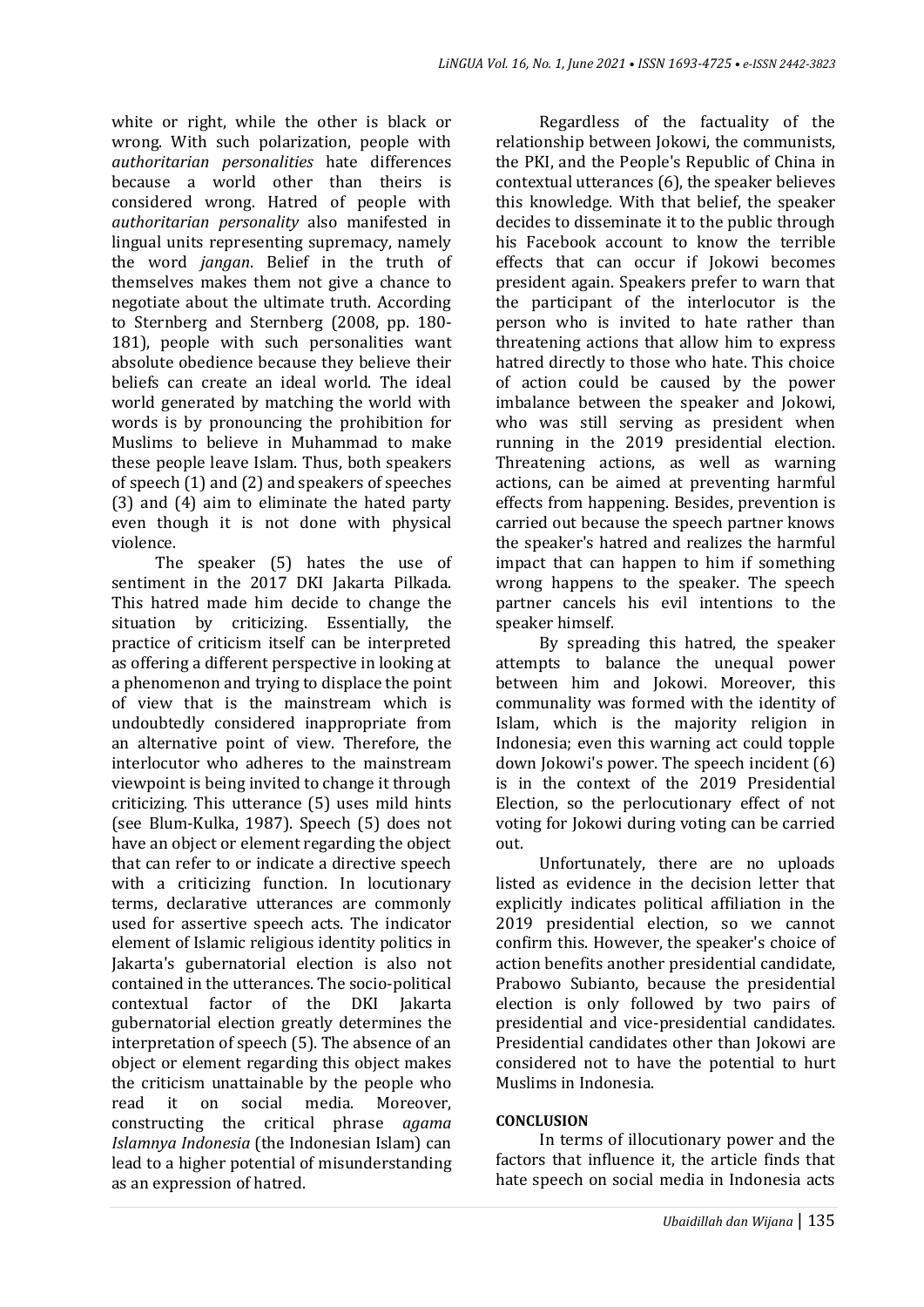as a directive speech with the functions of inciting, inviting, ordering, prohibiting, criticizing, and warning. The illocutionary force can be divided based on the hate speech participants who can be constituents of speech partners hated by speakers or speech partners who are invited to hate by speakers. Hate speech events with the constituents of the speech partners of the hated party tend to function to incite, order, prohibit, criticize, and warn. In addition to inciting, other functions tend to have or show high coercion so that the speech partner fulfills the future actions desired by the speaker because the speaker views himself as being in a higher position than the speech partner. The speaker feels he has specific authority over the hated party, so he has no voice and determines the value of his own identity. He can only follow the speaker's orders. Therefore, it can be said that hate speech speakers are in an authoritarian ideological position.

Meanwhile, hate speech to speech partners invited to hate only serves to incite and invite those who tend to have low coercive power. The speech partner has more opportunity to act independently of the directive direction of the speaker. In addition, the fulfillment of the actions desired by the

speaker by the speech partner is the personal responsibility of the speech partner. The reduction of the speaker's coercive power means a reduction in the portion of responsibility for the actions taken by the speech partner. Therefore, based on the illocutionary function of speech, the speaker's hatred makes him want (1) the obedience of the target of hatred to the speaker's will; (2) identification of the source of the speaker's hatred; or (3) elimination of the target of hatred.

It is crucial to study hate speech from the speaker's perspective to understand the world in the speaker's mind, which conditions its shape and sustains the world in the speaker's mind. However, more importantly, speakers are members of the community who make the world in the speaker's mind also have roots in the community's social world. Therefore, further studies can view hate speech as a crime and a social phenomenon that requires a comprehensive response that erodes the cultural foundation that supports the discriminatory views of speakers. Besides, it significant not to view hate speech as an individual act and detached from the broader socio-cultural contexts surrounding it.

#### **REFERENCES**

Austin, J.L. (1968). *How To Do Things With Words*. New York: Oxford University Press.

- Blum-Kulka, Shoshana. (1987). Indirectness and Politeness in Request: Same or Different?. *Journal of Pragmatics*, vol. 11, hal. 131-146.
- Burhani, Ahmad Najib. (2019). *Menemani Minoritas: Paradigma Islam tentang Keberpihakan dan Pembelaan kepada yang Lemah*. Jakarta: Gramedia Pustaka Utama.
- Butler, Judith. (1997). *Excitable Speech: A Politic of the Performative*. New York: Routledge.
- Butler, Judith. (2010). Performative Agency. *Journal of Cultural Economy*, DOI: 10.1080/17530350.2010.494117.
- Cummings, Louise. (2007). *Pragmatik: Sebuah Perspektif Multidisipliner*. Yogyakarta: Pustaka Pelajar.
- Ghanea, Nazila. (2012). Hate Speech Beyond Border. TEDx EastEnd. 18 Desember 2017, diunduh dari https://www.youtube. com/watch?v=mS-bVsHqCzU.
- Halliday, M.A.K. (1994). Bagian A. Halliday, M.A.K dan Ruqaiyah Hasan. *Bahasa, Konteks, dan Teks: Aspek-aspek Bahasa dalam Pandangan Semiotik Sosial*. Yogyakarta: Gadjah Mada University Press.
- Kepala Kepolisian Republik Indonesia. (2015). *Surat Edaran Kapolri No. SE/6/X/201 mengenai penanganan ujaran kebencian*.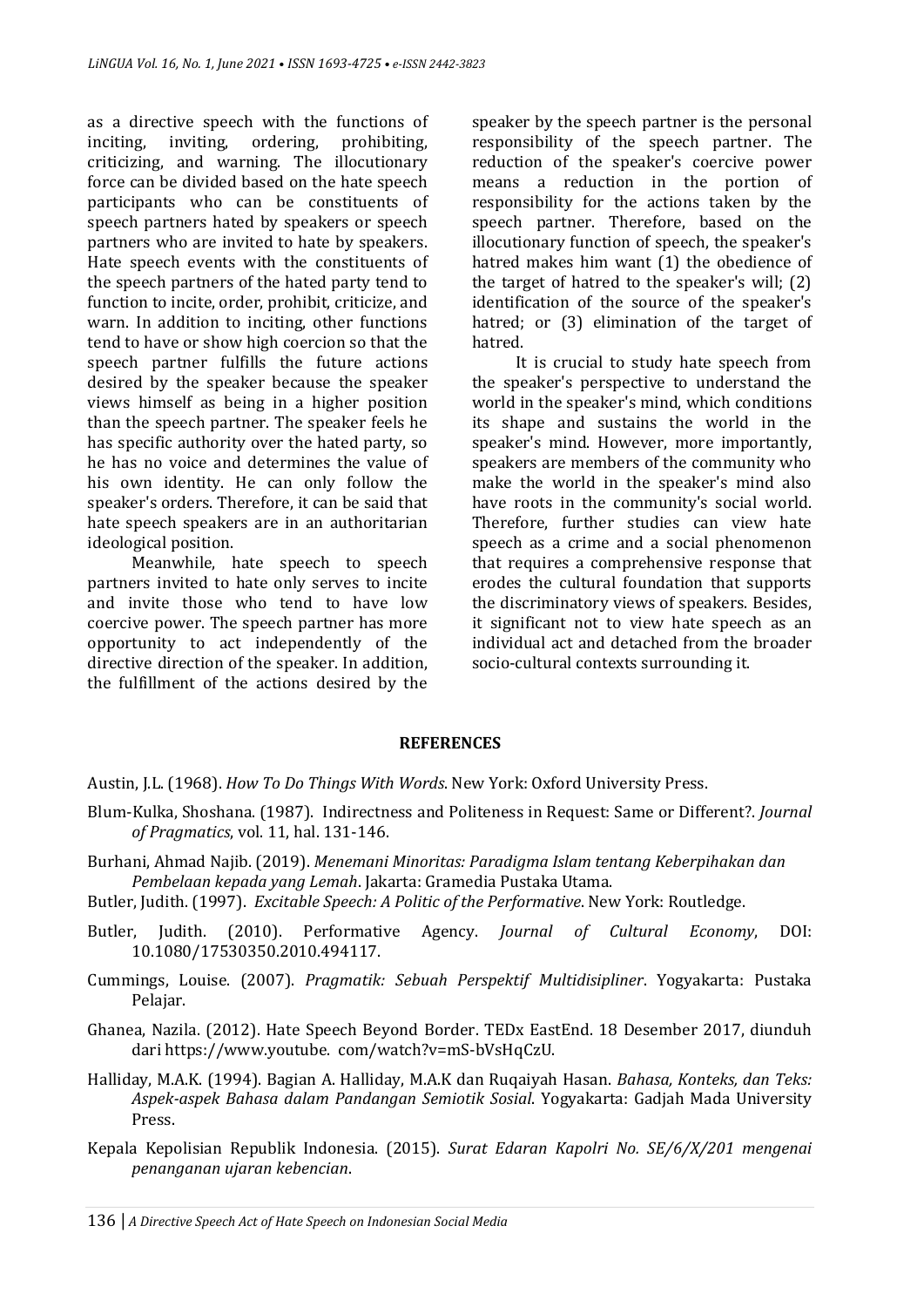- Kimotho, Stephen Gichuhi dan Rahab Njeri Nyaga. (2016). Digitized Ethnic Hate Speech: Understanding Effects of Digital Media Hate Speech on Citizen Journalism in Kenya. *Advances in Language and Literary Studies*, Vol. 7 No. 3, hal. 189-6. *[http://dx.doi.org/10.7575/aiac.alls.v.7n.3p.189](http://dx.doi.org/10.7575/aiac.alls.v.7n.3p.189%20Accessed%20on%2017%20July%202017)* Accessed on 17 July 2017.
- Langton, Rae. (1993). Speech Acts and Unspeakable Acts. *Philosophy & Public Affairs*, Vol. 22, No. 4 (Autumn), hal. 293-330
- Langton, Rae. (2012). Beyond Belief: Pragmatics in Hate Speech and Pornography. *Speech and Harm: Controversies Over Free Speech*, hal. 72-93.
- Langton, Rae. (2018). *The Authority of Hate Speech*. Url: [https://www.abc.net.au/religion/the](https://www.abc.net.au/religion/the-authority-of-hate-speech/10478626%20diakses%2012%20Juli%202019)[authority-of-hate-speech/10478626 Accessed on](https://www.abc.net.au/religion/the-authority-of-hate-speech/10478626%20diakses%2012%20Juli%202019) 12 July 2019.
- Leech, Geoffre. (1993). *Prinsip-prinsip Pragmatik*. Jakarta: Penerbit Universitas Indonesia.
- Lestari, Dwi Puji. (2016). Ungkapan Kebencian Yang Muncul Pada Fenomena *Islamophobia* di United Kingdom. *Tesis*. Universitas Gadjah Mada. Tidak Dipublikasikan.
- Miller, Seumas. (2000). Speech Acts and Conventions. *Language Sciences*, Vol. 22, hal. 155-166.
- Moon, Richard. (2018). *Putting Faith in Hate: When Religion is The Source or Target of Hate*. Cambridge University Press.
- Presiden Republik Indonesia. (2015). *Undang-Undang No. 19 Tahun 2016 tentang Informasi dan Transaksi Elektronik*.
- Rustono. (1999). *Pokok-pokok Pragmatik*. Semarang: CV. IKIP Semarang Press.
- Searle, John R. (1968). Austin on Locutionary and Illocutionary Acts. *The Philosophical Review*, Vol. 77, No. 4. hal, 405-424.
- Searle, John R. (1969). *Speech Acts: A Essays The Philosophy of Language*. Cambrigde: Cambrigde University Press.
- Searle, John. R. (1979). *Expression and Meaning*. New York: Cambridge University Press.
- Sternberg, Robert J. dan Karin Sternberg. (2008). *The Nature of Hate*. United States of America: Cambridge University Press.
- Ubaidillah. (2019a). *Resignification*: Wacana Balik Orang Papua Menanggapi Rasisme. *Jurnal Masyarakat dan Budaya*, Vol. 21. No. 3, Tahun 2019
- Ubaidillah. (2019a). Tinjauan Buku: Peran Agama dalam Ujaran Kebencian: Sumber atau Target. *Jurnal Masyarakat Indonesia*. Vol. 45, No. 1, 2019.
- Waldorn, Jeremy. (2012). *The Harm in Hate Speech*. London: Harvard University Press.
- Whitten, Suzanne. (2019). A Recognition, Authority Relations, and Rejecting Hate Speech, *Ethical Theory and Moral Practice*, https://doi.org/10.1007/s10677-019-10003-z
- Wijana, I Dewa Putu dan Mohammad Rohmadi. (2011)*. Analisis Wacana Pragmatik: Kajian Teori dan Praktik*. Surakarta: Yuma Pustaka.

#### **Webpages**

Putusan Pengadilan Negeri Jakarta Selatan Nomor: 572/Pid.B/2016/PN.Jkt.Sel. (Terdakwa Feriyanto). 2016. Jakarta: Pengadilan Negeri Jakarta Selatan.

*https://www.google.com/url?q=https://putusan.mahkamahagung.go.id/putusan/downloadpdf /76093430f39fc831bd94eb6050292568/pdf&sa=U&ved=0ahUKEwis4p-M8KDaAhVPNrwKHTd8DGsQFggEMAA&client=internal-udscse&cx=004086544163985272441:foabjjpxdue&usg=AOvVaw3l0rmnCvvfXDzVu8K9zFxl*. Accessed on November 10, 2017.